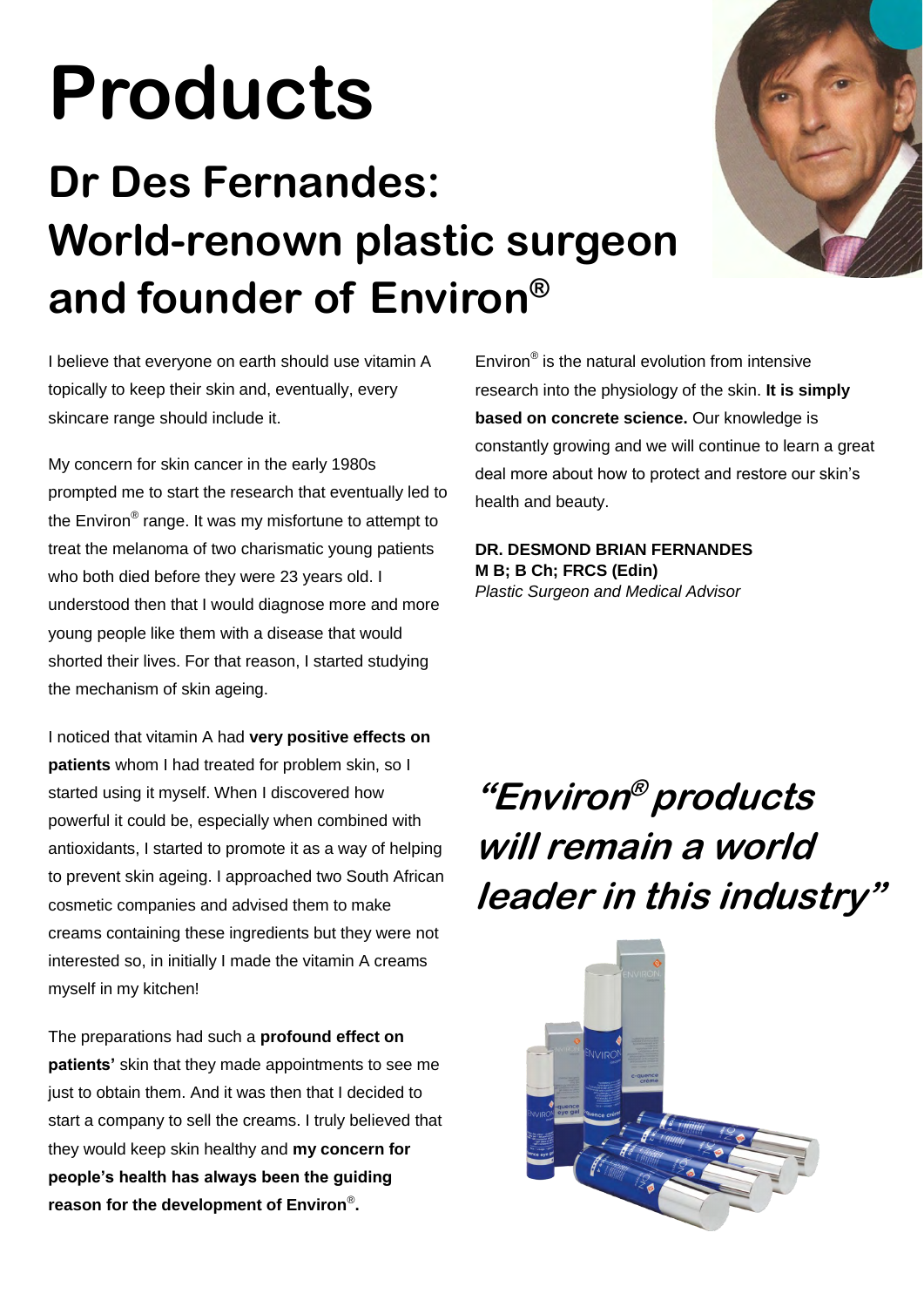## **Scientific skincare that really makes a difference**

Environ<sup>®</sup> Skin Care is a premier quality brand offering outstanding results for discerning clients. Formulated by Dr Des Fernandes, a world renowned plastic surgeon, the range contains a unique combination of active ingredients to protect the skin from environmental aggressors and combat the signs of ageing.

### **Outstanding results for all skin types and all ages**

The unique formulations are a powerful anti-aging tool which effectively address photo-damage, problem skin, uneven skin tone and dryness. Clients who use the products see results that they have never experienced before, positive changes that are tangible and real. Our aim is to support the long-term health of the skin rather than a quick, temporary fix.

#### **Nutrient at levels that really work**

To make significant changes to the skin, higher levels of active ingredients are needed than those found in over-the-counter products. Available only from salons, Environ® products provide essential nutrients in sufficient doses to be truly effective. Our AVST™ and lonzyme® ranges are based on a unique step-up programme which allows the skin to gradually acclimatize to progressively higher levels of vitamin A, resulting in a plumper, younger looking complexion.

### **Scientifically proven, active ingredients**

- Vitamin A normalizes the skin by repairing DNA, improving collagen and elastin while helping to increase natural moisture levels
- A powerful brigade of antioxidants: beta-carotene, green tea, rooibos tea and honeybush extract neutralize the effects of free radical damage caused by light, pollutants and stress
- Resveratrol combats the visible signs of ageing
- Peptides stimulate collagen and elastin production
- Panthenol hydrates and heals
- Growth factors thicken the epidermis and enhance the effects of vitamin A